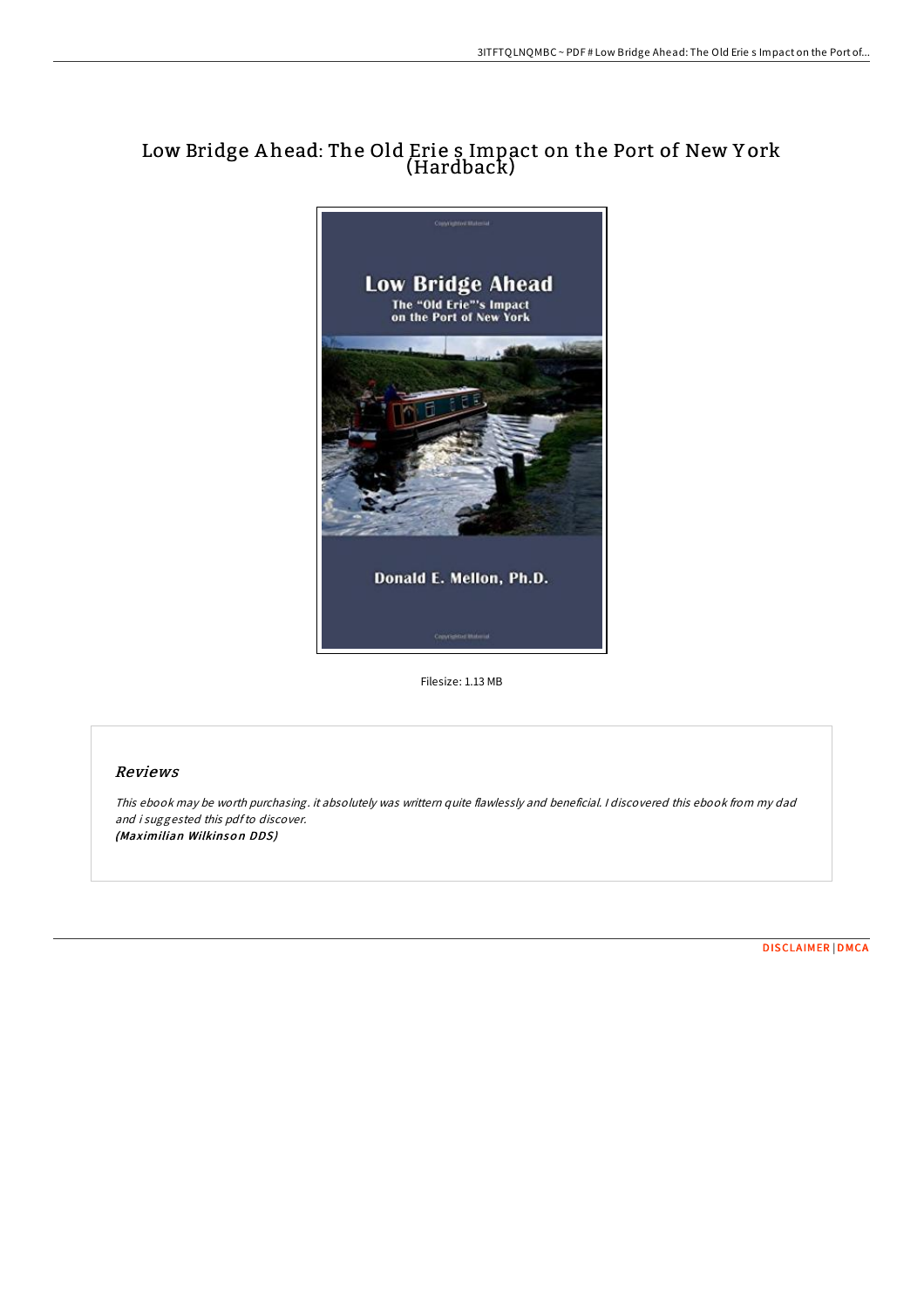## LOW BRIDGE AHEAD: THE OLD ERIE S IMPACT ON THE PORT OF NEW YORK (HARDBACK)



**DOWNLOAD PDF** 

Dorrance Publishing Co., United States, 2015. Hardback. Book Condition: New. 229 x 152 mm. Language: English . Brand New Book \*\*\*\*\* Print on Demand \*\*\*\*\*.Some economic historians attribute the growth and prosperity of the city of New York to the successful completion of the Erie Canal in 1825. Others disagree, citing the importance of the Cotton Triangle whereby the Port became the financial and trade intermediary between the producers of King Cotton in America s Southland and the rapidly growing textile industry of England. This thesis examines the publicly initiated role of entrepreneur assumed by the citizens of New York state through their legislature and personified by their Governor DeWitt Clinton. It also considers the facts and statistics that champion the school of thought which held Old Erie superior to King Cotton in assessing the importance of events leading to New York s ascendency. As the reader navigates the Canal packet boat, his/her way along the waterway avoiding the hazards occasionally encountered, the author, acting as boatswain, cautions Low Bridge Ahead. About the Author Donald E. Mellon, Ph.D. has an extensive and varied background in the field of business academia. After serving in World War II from 1943 to 1946, he earned his Bachelor of Science degree from Syracuse University in 1948 and a Master s degree in Education from Siena College in 1955. He was employed as a high school teacher in Massena, New York, where he met his wife Joan, whom he married in 1963. He later earned his Master s degree in Business Administration and the Doctor of Philosophy from the College of Business Administration of New York University in 1975. He taught at Bergen Community College where he chaired the Business Education Department. He retired in 1996.

கி Read Low Bridge Ahead: The Old Erie s [Impact](http://almighty24.tech/low-bridge-ahead-the-old-erie-s-impact-on-the-po.html) on the Port of New York (Hardback) Online  $\mathbb{R}$ Download PDF Low Bridge Ahead: The Old Erie s [Impact](http://almighty24.tech/low-bridge-ahead-the-old-erie-s-impact-on-the-po.html) on the Port of New York (Hardback)